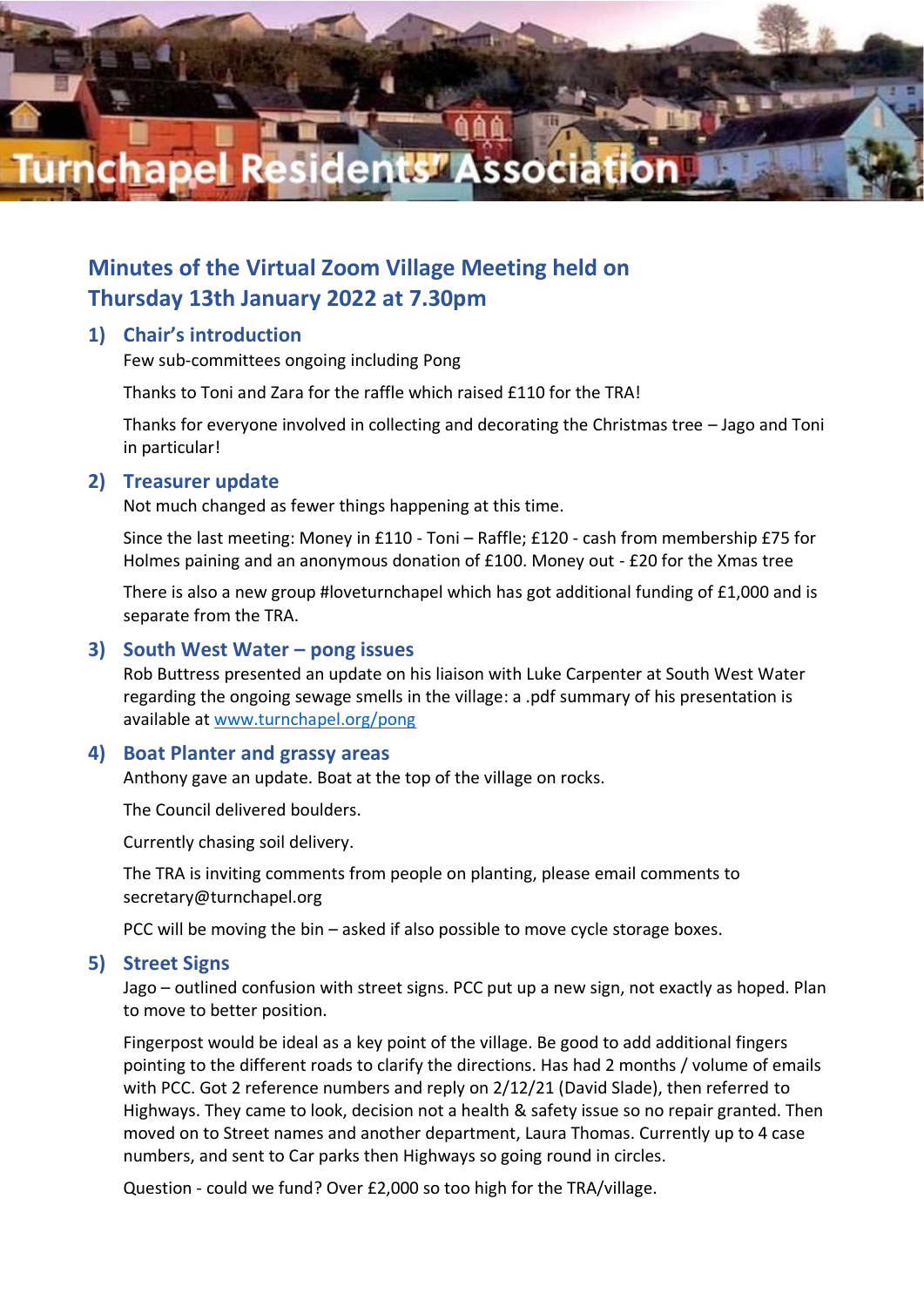# **6) Beach clean and tidy**

Harriet explained it needs doing on a semi-regular basis. Proposing to combine boat planting and beach clean. Ideally need low / spring tide.

March / April – 5/6 Mar; 19/20 Mar; 2/3 Apr; 16/17 Apr – decided on Sat 2 April.

Claire to contact Clean our Patch to get litter picking supplies. And advertise it!

# **7) Funding**

See Chair's report.

Kathy Watkin/PCC funding, reviewed spend by date and will get vouchers / compost.

#loveturnchapel group needs to put together shopping list so Luc can tell people what they need to buy.

Funding from raffle – thank you!

# **8) EV charging update**

Claire gave overview. We are looking into this on behalf of residents – not necessarily to take action but so that we can share information clearly and make sure the village has a voice that can be heard.

We will share updates via our website and flyer if/when we get it so that you can be in touch with the right contacts directly.

05-Jan Noticed work in top car park

06-Jan 1st thing CL phoned Connected Kerb and left message. Got a call back from Nick Gibson.

Told they're doing work on behalf of Connected Kerb on behalf of PCC.

Plan to create 8 EV charging bays. They can't / won't stop the work as contracted to do it but option that they only activated a number / not all.

Doing similar in 17 car parks in / around Plymouth

They agreed should have been some consultation with residents in advance of the work happening but might not be necessary as it's a public car park.

06-Jan CL emailed PCC, cc'ing in Rebecca Smith & Kathy Watson. No reply yet.

09-Jan CL saw contractors in car park 8am and they said were moving on to other locations as campervan in the way for them to.

Activation date – poss 17th?

Discussion:

If EV charging bays do they need to be bigger? Will they take up more than 8 spaces? Bays on the Broadway – mother and child size bay as need to have clear space round the car.

Penalty/enforcement – how operate?

Why Turnchapel, more space at Mountbatten.

What's the schedule for activating them?

This type of charging point, although on PCC land will be privately run. So tariff will be high, therefore will be for top ups only not to full charge. Initially will be open to both types of cars = pointless.